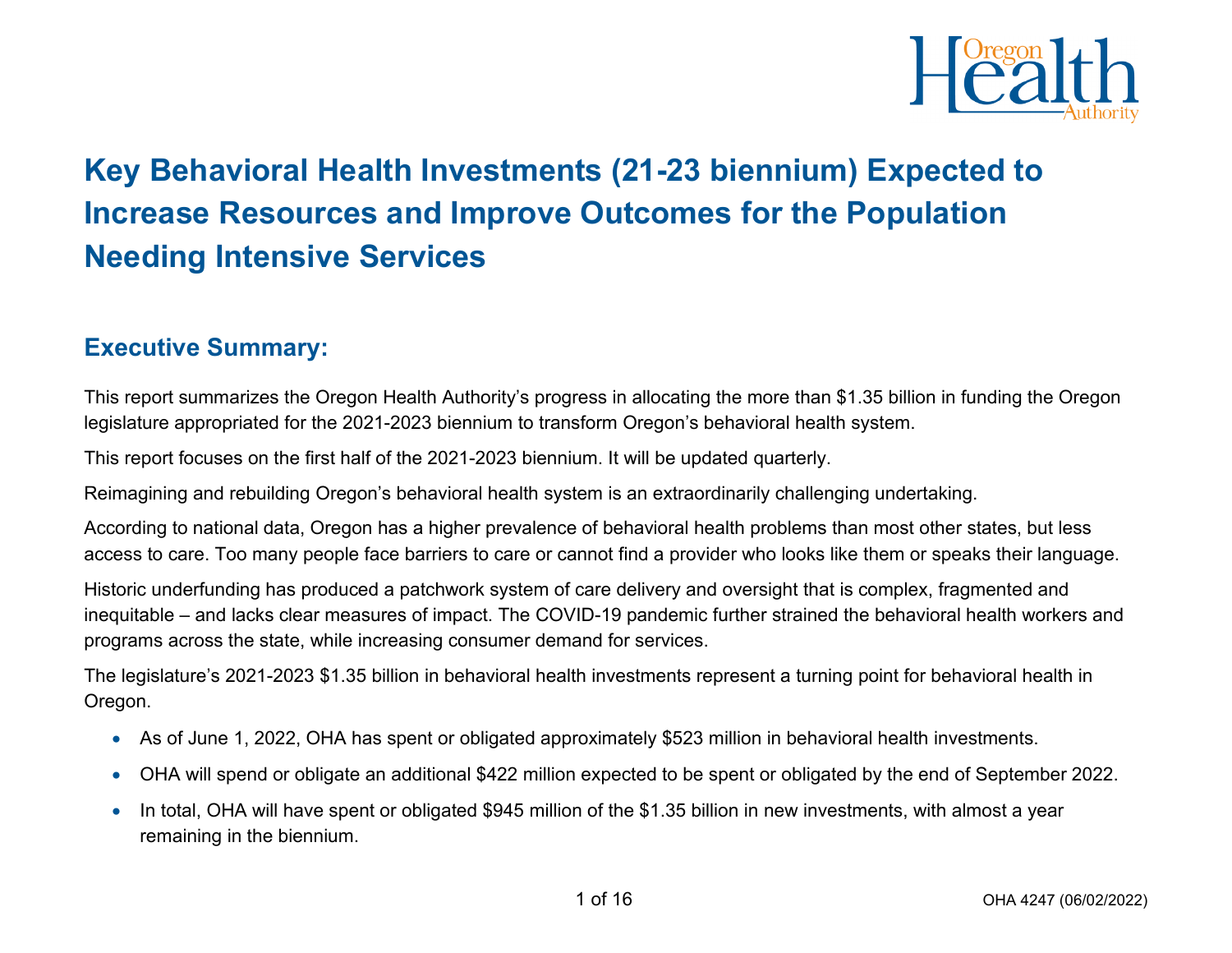For the remaining funds, the report outlines the expected timeframes for allocating these investments. OHA has staged the timeframes for distributing these funds in recognition of various constraints and challenges programs currently face related to hiring and training, facilities expansions and other issues.

More importantly, investments (such as the implementation of Measure 110) require new grant-making processes to ensure more community members are involved in making decisions, funds are allocated to a more inclusive and equitable range of programs and more people in Oregon get the care they need.

OHA is distributing these funds within five major categories of investment:

- Aid and Assist: Funding to provide treatment, housing and other supports for people who are not competent to face a criminal proceeding due to the severity of their mental health issue.
- Behavioral Health Crisis System/988: Funding to improve Oregon's for crisis care and support, including development of a 24/7 hotline for people experiencing a behavioral health crisis.
- Ballot Measure 110 implementation: Funding for drug treatment and recover services in Oregon counties.
- Behavioral Health Housing/Social Determinants of Health (SDOH): Funding for expansion of residential settings for people with serious and persistent mental illness.
- Behavioral Health Workforce: Funding for behavioral health providers for staff compensation, workforce retention and recruitment.
- Investment/Innovation: Funding for to better coordinate access to care, incentivize culturally and linguistically specific services, invest in workforce diversity and support staff recruitment.

These investments are an urgent response to Oregon's behavioral health crisis, and they are a vital step toward a more responsive, accessible and equitable system of behavioral health care in our state.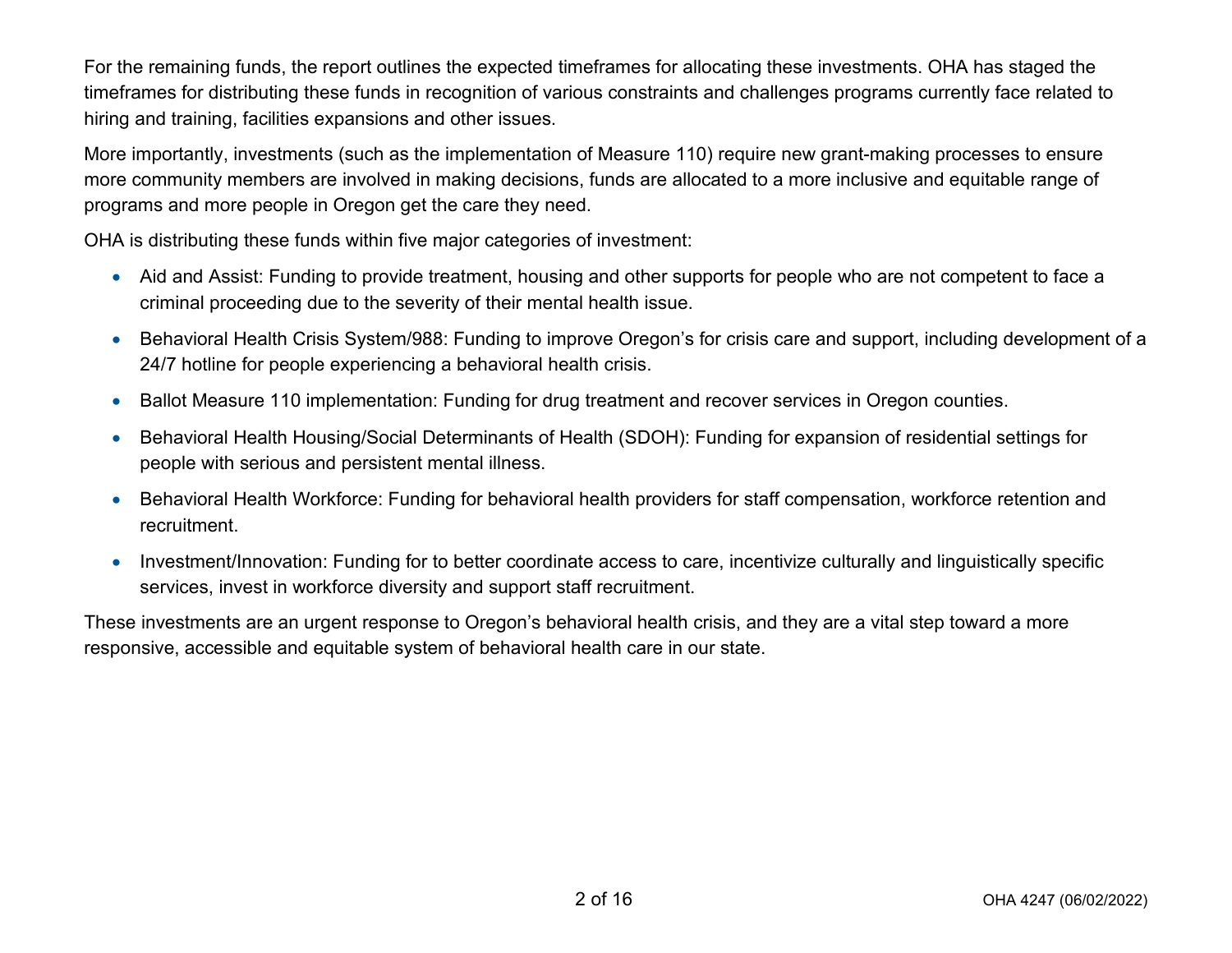## **Introduction: Significant Growth in Behavioral Health Spending**

In 2021, the Oregon state legislature made \$1 billion in investments in the Behavioral Health system as part of a broad yet specific call to action in response to health inequities highlighted and exacerbated by the COVID-19 pandemic, and heightened injustices stemming from contemporary and historical racism. Significant investments continued in the 2022 short session, with intent to further improve access and quality of behavioral health services, decrease behavioral health inequities, elevate behavioral health parity with physical health, and relieve the behavioral health workforce crisis [see Table 1].

There are several investments that, by design, intention, and strategic planning and implementation, will facilitate more supportive pathways to meet the critical needs of the population receiving an intensive level of behavioral health care services, including Aid and Assist clients in the community. These investments include:

- **Aid and Assist/Intensive Services:** Aid and Assist Community Services (2021)
- **Behavioral Health Crisis System:** 9-8-8 National suicide Prevention Hotline (2021); Mobile Response and Crisis Stabilization Services (2021)
- **Ballot Measure 110:** Drug Treatment & Recovery Services / Behavioral Health Resource Networks (2021)
- **BH Housing/Social Determinants of Health:** Regional Development and Innovation (2021); Behavioral Health Housing one-time funds (2022)
- **Behavioral Health Workforce:** Mental Health Workforce & Grants (2021); Behavioral Health Workforce Grants (2022)
- **Behavioral Health Rate Increase** (2022)

Clients under Aid and Assist orders have a myriad of complex needs, best served with a robust set of behavioral health supports and services that address underlying mental health and/or substance use disorder conditions with a trauma informed and culturally specific approach along with other needs such as housing and employment supports. The range of investments listed above, while not all designed specifically with people under aid and assist orders as a focus, each bring resources that can substantially contribute to better addressing the needs of this population. For instance, housing is a primary need for people under Aid and Assist orders with almost two thirds reporting they were houseless at the time of their arrest for the charge that led to their Aid and Assist order. The Regional Development and Innovation funds are being prioritized for people served by the Oregon State Hospital, including those under Aid and Assist. The Behavioral Health Resource Networks that Measure 110 establishes are likely to be helpful in serving people who have been under an Aid and Assist order or are at risk since approximately 90% have challenges with substance use that is a contributing factor in their arrest and aid and assist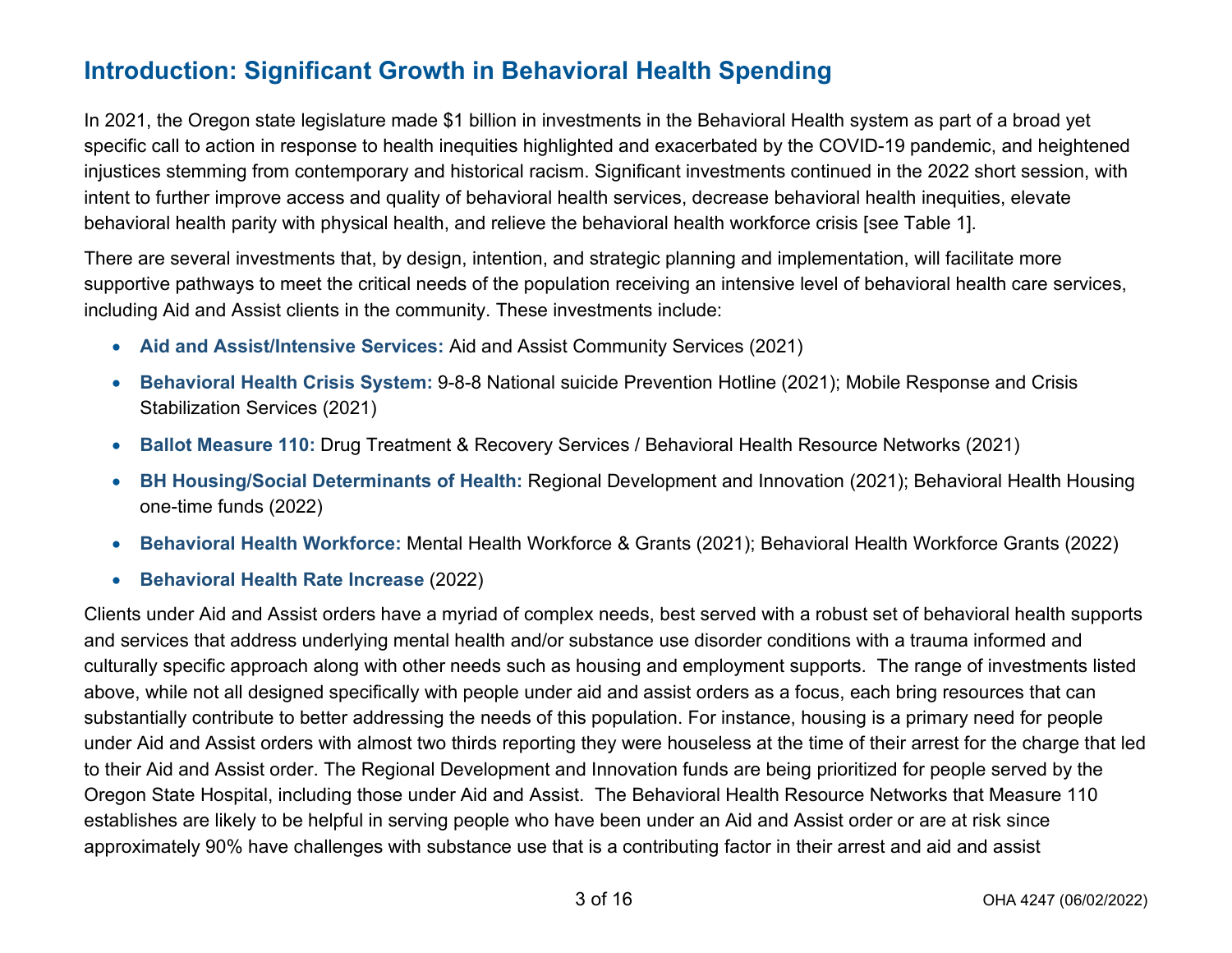determination. The enhancements to Oregon's current crisis system through 9-8-8 which will reduce the need for law enforcement engagement with people in a behavioral health crisis is both likely to reduce arrests and incarcerations and improve overall outcomes Finally, the investments directly into a robust and diverse workforce along with associated rate increases intended to sustain workforce investments support a robust workforce is foundational to all the investments – without staff none of the above system improvement investments can be successful

Orchestrated interdependently, and reliant on collaborative action with community, these investments serve as a meaningful mechanism to further elevate our strategic goal to eliminate health inequities in Oregon by 2030. The OHA's health equity definition is:

*Oregon will have established a health system that creates health equity when all people can reach their full health potential and well-being and are not disadvantaged by their race, ethnicity, language, disability, age, gender, gender identity, sexual orientation, social class, intersections among these communities or identities, or other socially determined circumstances.*

*Achieving health equity requires the ongoing collaboration of all regions and sectors of the state, including tribal governments to address:*

- *The equitable distribution or redistribution of resources and power; and*
- *Recognizing, reconciling and rectifying historical and contemporary injustices.*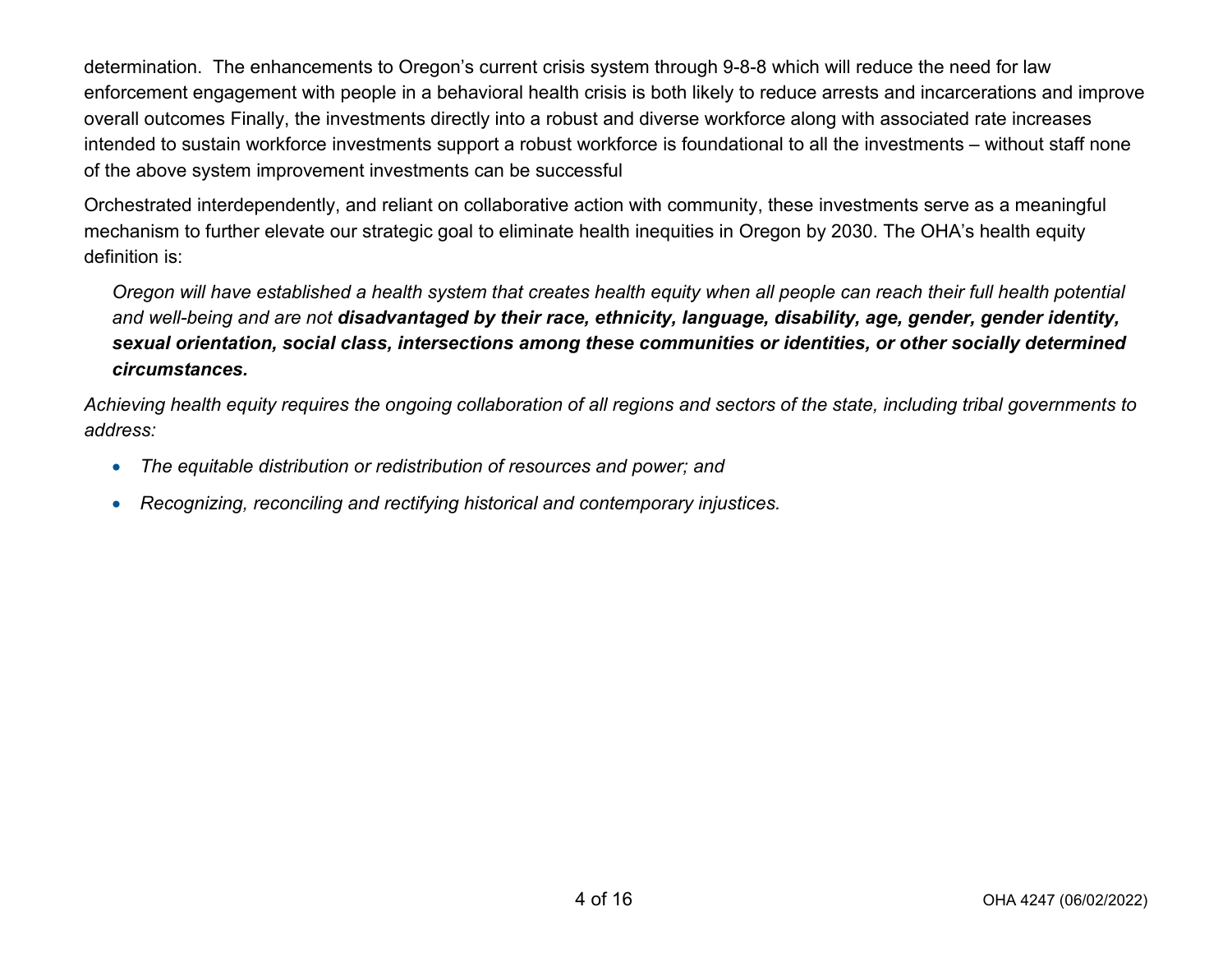## **Table 1: New Behavioral Health Investments within 21-23 Biennium**

| Investment                 | <b>Grant/Funding Focus</b>                          | Legislation          | <b>General Fund</b> |                          | Other Fund Measure 110 ARPA (OF) |                          |                                                                                                                                                                                                                                                                                              |               |
|----------------------------|-----------------------------------------------------|----------------------|---------------------|--------------------------|----------------------------------|--------------------------|----------------------------------------------------------------------------------------------------------------------------------------------------------------------------------------------------------------------------------------------------------------------------------------------|---------------|
| Aid & Assist /             | Aid and Assist Community Services                   | HB5024 (2021)        | 18,652,326          |                          |                                  |                          | 2,336,352                                                                                                                                                                                                                                                                                    | 20,988,678    |
| <b>Intensive Services</b>  | Aid and Assist Evaluation of Services               | HB5024 (2021)        | 500,000             |                          |                                  |                          |                                                                                                                                                                                                                                                                                              | 500,000       |
|                            | <b>Intensive Services Unit</b>                      | PKG802 (2021)        | 1,818,390           | ÷                        |                                  |                          | <b>Federal Funds Total Funds</b><br>297,787<br>٠<br>$\overline{\phantom{a}}$<br>$\overline{\phantom{a}}$<br>5,407,953<br>32,395,439<br>110,217,871<br>112,000,000<br>96,520,781<br>$\sim$<br>٠<br>$\tilde{\phantom{a}}$<br>$\tilde{\phantom{a}}$<br>$\sim$<br>÷.<br>8,040,437<br>367,216,620 | 2,116,177     |
| BH Crisis / 988            | 9-8-8 National Suicide Prevention Hotline           | HB2417 (2021)        | 15,000,000          |                          |                                  |                          |                                                                                                                                                                                                                                                                                              | 15,000,000    |
|                            | Mobile Response and Crisis Stabilization            | PKG801 (2019)        | 6,500,000           | ٠                        |                                  |                          |                                                                                                                                                                                                                                                                                              | 6,500,000     |
| <b>Ballot Measure 110</b>  | Drug Treatment & Recovery Services                  | SB755 (2021)         | ÷                   | ٠                        | 302,193,109                      |                          |                                                                                                                                                                                                                                                                                              | 302,193,109   |
|                            | Behavioral Health Housing one-time funds            | HB5202 (2022)        | 100,000,000         |                          |                                  |                          |                                                                                                                                                                                                                                                                                              | 100,000,000   |
| BH Housing / SDOH          | Behavioral Health Incentive Fund                    | HB5006 (2021)        |                     | 20,253,714               |                                  |                          |                                                                                                                                                                                                                                                                                              | 20,253,714    |
|                            | Regional Development and Innovation                 | HB5024 (2021)        | 65,000,000          |                          |                                  | 65,000,000               |                                                                                                                                                                                                                                                                                              | 130,000,000   |
| <b>BH Workforce</b>        | Behavioral Health Workforce Grants                  | HB4004 (2022)        | 132,347,979         |                          |                                  |                          |                                                                                                                                                                                                                                                                                              | 132,347,979   |
|                            | Mental Health Workforce & Grants                    | HB2949 (2021)        |                     | $\overline{\phantom{a}}$ |                                  | 80,000,000               |                                                                                                                                                                                                                                                                                              | 80,000,000    |
|                            | <b>Behavior Health Accountability</b>               | HB2086 (2021)        | 8,500,000           |                          |                                  |                          |                                                                                                                                                                                                                                                                                              | 8,500,000     |
|                            | <b>Compass Modernization</b>                        | POP 414 (2021)       | 2,320,585           | 1,669,288                |                                  | $\overline{\phantom{a}}$ |                                                                                                                                                                                                                                                                                              | 9,397,826     |
| Investment /<br>Innovation | Mental Health/Substance Abuse Block Grants          | PKG802 (2021)        | ÷                   |                          | $\sim$                           | $\sim$                   |                                                                                                                                                                                                                                                                                              | 32,395,439    |
|                            | Study Behavioral Health Structures                  | HB3377 (2021)        | 300,000             | $\blacksquare$           | $\overline{\phantom{a}}$         | $\sim$                   |                                                                                                                                                                                                                                                                                              | 300,000       |
|                            | Substance Use Disorder Waiver & SPA                 | HB5024 (2021)        | 19,298,207          | $\mathbf{r}$             |                                  | $\sim$                   |                                                                                                                                                                                                                                                                                              | 129,516,078   |
|                            | Behavioral Health Rate increase                     | <b>Future Eboard</b> | 42,500,000          |                          |                                  |                          |                                                                                                                                                                                                                                                                                              | 154,500,000   |
|                            | Certified Community Behavioral Health Clinics       | HB5024 (2021)        | 24,873,949          |                          |                                  |                          |                                                                                                                                                                                                                                                                                              | 121,394,730   |
|                            | Co-occuring Disorder Treatment                      | PKG813 (2021)        | 10,600,000          | $\sim$                   | ٠                                |                          |                                                                                                                                                                                                                                                                                              | 10,600,000    |
|                            | Interdisciplinary Assessment Teams                  | PKG801 (2021)        | 5,700,000           | $\overline{\phantom{a}}$ |                                  |                          |                                                                                                                                                                                                                                                                                              | 5,700,000     |
| System / Services          | Peer Respite Centers                                | HB2980 (2021)        | 6,000,000           | $\overline{\phantom{a}}$ | $\sim$                           | $\ddot{\phantom{0}}$     |                                                                                                                                                                                                                                                                                              | 6,000,000     |
|                            | Psychiatric Residential Treatment Services Capacity | PKG802 (2021)        | 7,525,000           | $\tilde{\phantom{a}}$    | ٠                                | $\blacksquare$           |                                                                                                                                                                                                                                                                                              | 7,525,000     |
|                            | <b>Tribal Based Practices</b>                       | PKG802 (2021)        | 500,000             | $\overline{\phantom{a}}$ | $\overline{\phantom{a}}$         | $\sim$                   |                                                                                                                                                                                                                                                                                              | 500,000       |
|                            | System of Care Advisory Council                     | HB5024 (2021)        | 4,918,175           | $\tilde{\phantom{a}}$    |                                  |                          |                                                                                                                                                                                                                                                                                              | 4,918,175     |
|                            | Young Adults in Transition                          | PKG802 (2021)        | 13,123,282          | $\sim$                   | $\overline{\phantom{a}}$         | $\sim$                   |                                                                                                                                                                                                                                                                                              | 21, 163, 719  |
| OSH                        | Open Two Junction City Units                        | PKG802 (2021)        | 30,992,454          |                          |                                  |                          |                                                                                                                                                                                                                                                                                              | 30,992,454    |
|                            | <b>OSH Operations</b>                               | HB5006 (2021)        | (300,000,000)       |                          | $\overline{\phantom{a}}$         | 300,000,000              |                                                                                                                                                                                                                                                                                              |               |
| Total                      |                                                     |                      | 216,970,347         | 21,923,002               | 302,193,109                      | 445,000,000              |                                                                                                                                                                                                                                                                                              | 1,353,303,078 |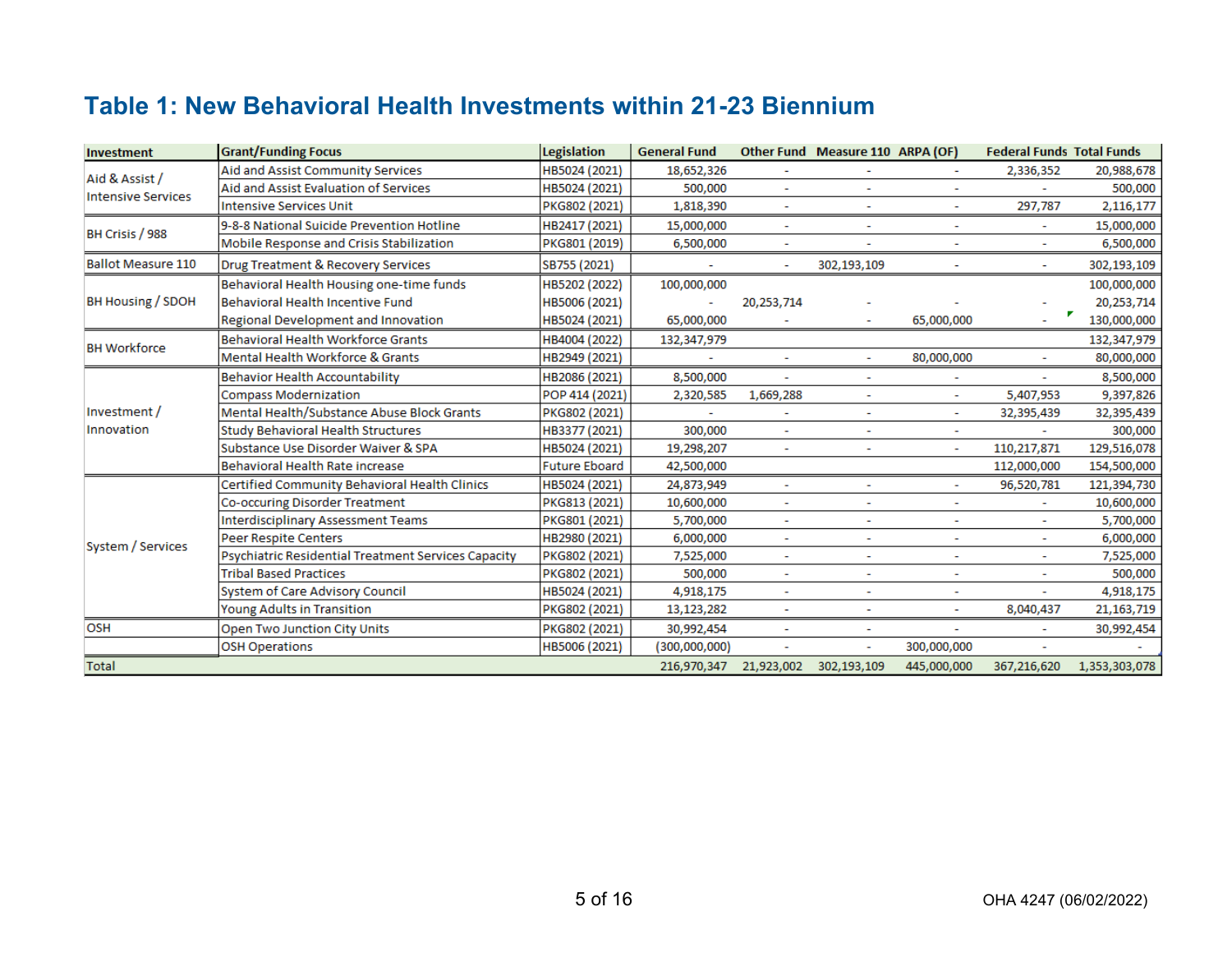## **Figure 1: Behavioral Health Spending, by Expenditure Source/Focus Area**

The 21-23 Legislatively Adopted Budget for Behavioral Health reflects a 44% increase in funding provided for Behavioral Health services for the 21-23 biennium when compared to the 19-21 biennium. The average growth rate for the 19-21 biennium when compared to 17-19, and 17-19 compared to 15-17 grew by an average of 13%.

Behavioral Health funds for services go out to community through Coordinated Care Organization payments for many of the services for clients enrolled in a managed care program. These funds may then be contracted from the managed care entity to providers, counties, hospitals, or facilities directly for services for those clients. Clients not enrolled in a Coordinated Care Organization receive Behavioral Health related treatment through Fee-For-Service provider visits. Additional supports may be received by clients for services through non-Medicaid, services such as community restoration services which serve the aid and assist population. These expenditures are for services that are not federally matchable by Medicaid.

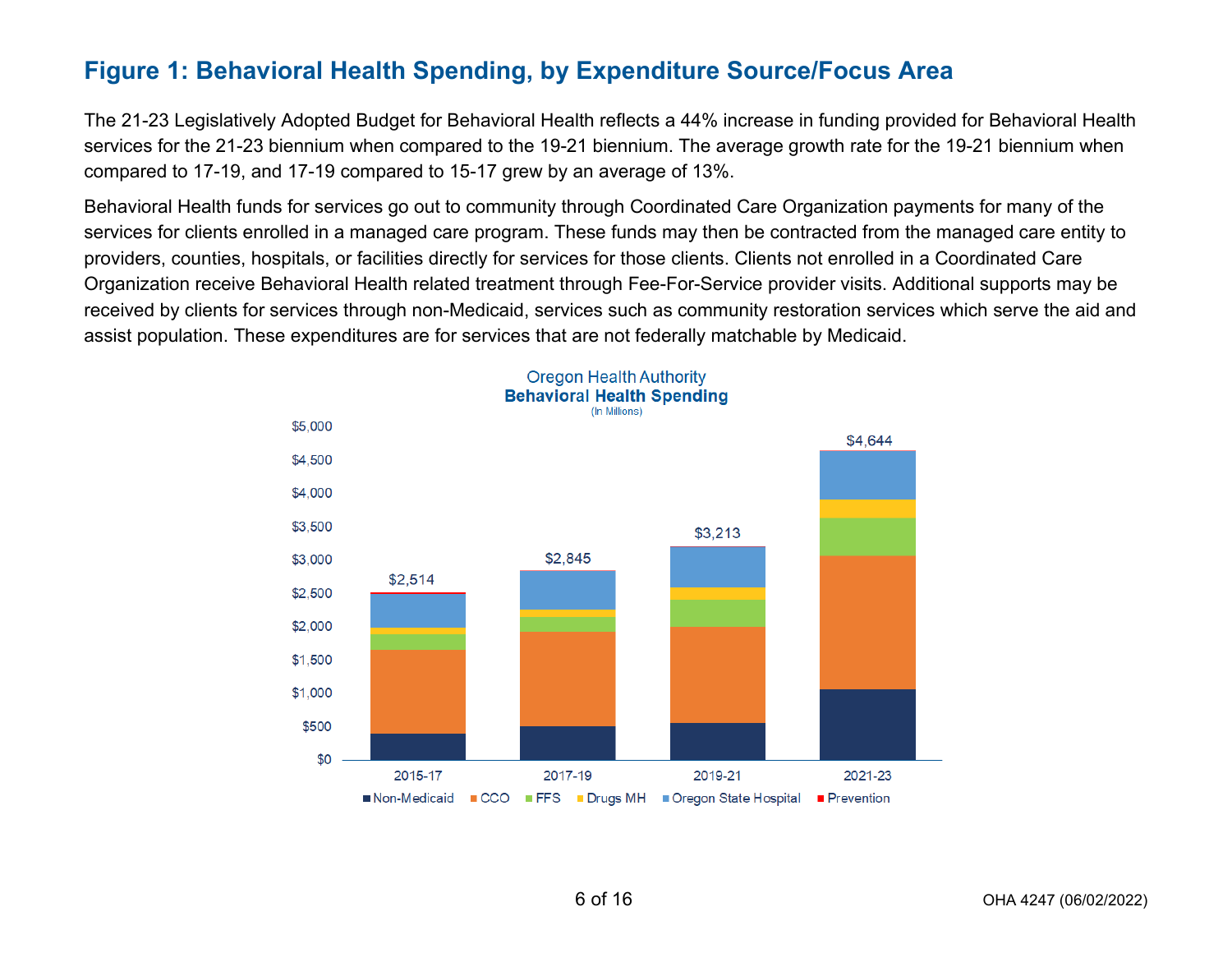## **Figure 2: Grant and Funding Timeline of Key Behavioral Health Investments**

|                                    |                                                                                |            | \$ awarded / initiated |                            |  | \$ funding period (if finite) |    |                         |    |    |  |      |
|------------------------------------|--------------------------------------------------------------------------------|------------|------------------------|----------------------------|--|-------------------------------|----|-------------------------|----|----|--|------|
|                                    |                                                                                |            |                        |                            |  |                               |    |                         |    |    |  |      |
|                                    |                                                                                |            |                        | <b>Prior Biennium</b>      |  |                               |    | <b>21 - 23 Biennium</b> |    |    |  |      |
|                                    |                                                                                |            |                        | 2021                       |  | 2021                          |    | 2022                    |    |    |  | 2023 |
| Investment                         | <b>Grant/Funding Focus</b>                                                     | Funds (\$) | Q1                     | Q2<br>Q3<br>Q4<br>Q2<br>Q1 |  |                               | Q3 | Q4                      | Q1 | Q2 |  |      |
|                                    | <b>Supportive Housing NWRRC</b>                                                | \$5.4M     |                        |                            |  |                               |    |                         |    |    |  |      |
| Aid & Assist /                     | 3 County Housing/Restoration                                                   | \$3.5M     |                        |                            |  |                               |    |                         |    |    |  |      |
| <b>Intensive Services</b>          | <b>CMHP CFAA Stopgap</b>                                                       | \$2.3M     |                        |                            |  |                               |    |                         |    |    |  |      |
|                                    | <b>CMHP Community Restoration RFA</b>                                          | \$15.0M    |                        |                            |  |                               |    |                         |    |    |  |      |
|                                    | Mobile Crisis CFAA amendment                                                   | \$10.0M    |                        |                            |  |                               |    |                         |    |    |  |      |
| BH Crisis / 988                    | 988 Call Center                                                                | \$5.0M     |                        |                            |  |                               |    |                         |    |    |  |      |
|                                    | Mobile Response and Crisis Stabilization                                       | \$6.5M     |                        |                            |  |                               |    |                         |    |    |  |      |
| <b>Ballot Measure</b>              | <b>Access to Care</b>                                                          | \$39.9M    |                        |                            |  |                               |    |                         |    |    |  |      |
| 110                                | Behavioral Health Resource Networks (BHRNs)                                    | \$265.0M   |                        |                            |  |                               |    |                         |    |    |  |      |
|                                    | <b>Planning Grants</b>                                                         | \$5.0M     |                        |                            |  |                               |    |                         |    |    |  |      |
|                                    | Licensed Residential* (current infrastructure)                                 | \$10.0M    |                        |                            |  |                               |    |                         |    |    |  |      |
| <b>BH Housing /</b><br><b>SDOH</b> | Licensed Residential/Adult and Youth*                                          | \$112.9M   |                        |                            |  |                               |    |                         |    |    |  |      |
|                                    | Supportive Housing*                                                            |            |                        |                            |  |                               |    |                         |    |    |  |      |
|                                    | Housing one-time funds (counties)                                              | \$100.0M   |                        |                            |  |                               |    |                         |    |    |  |      |
|                                    | Clinical Supervision*                                                          | \$20.0M    |                        |                            |  |                               |    |                         |    |    |  |      |
| <b>BH Workforce</b>                | Scholarships, Loan Repayment, Housing<br>Incentives, and Childcare Incentives* | \$60.0M    |                        |                            |  |                               |    |                         |    |    |  |      |
|                                    | <b>Workforce Stability</b>                                                     | \$132.3M   |                        |                            |  |                               |    |                         |    |    |  |      |
| Investment /                       | BH Rate Increase/FFS (ongoing)**                                               | \$80.0M    |                        |                            |  |                               |    |                         |    |    |  |      |
| Innovation                         | BH Rate Increase/CCO (contract)**                                              | \$74.5M    |                        |                            |  |                               |    |                         |    |    |  |      |

Definition: CMHP is County Mental Health Program; CFAA is County Financial Assistance Agreement; NWRRC is Northwest Regional Re-entry Center

\* Timing and Total funds allocated to future grant solicitaton and award dispersement is dependent on the outcome of earlier rounds, including number and type of applications received and subtotal of dollars awarded.

\*\* Total fund dollars; general fund is \$42.5 across FFS and CCO and requires Emergency Board Special Purpose Appropriation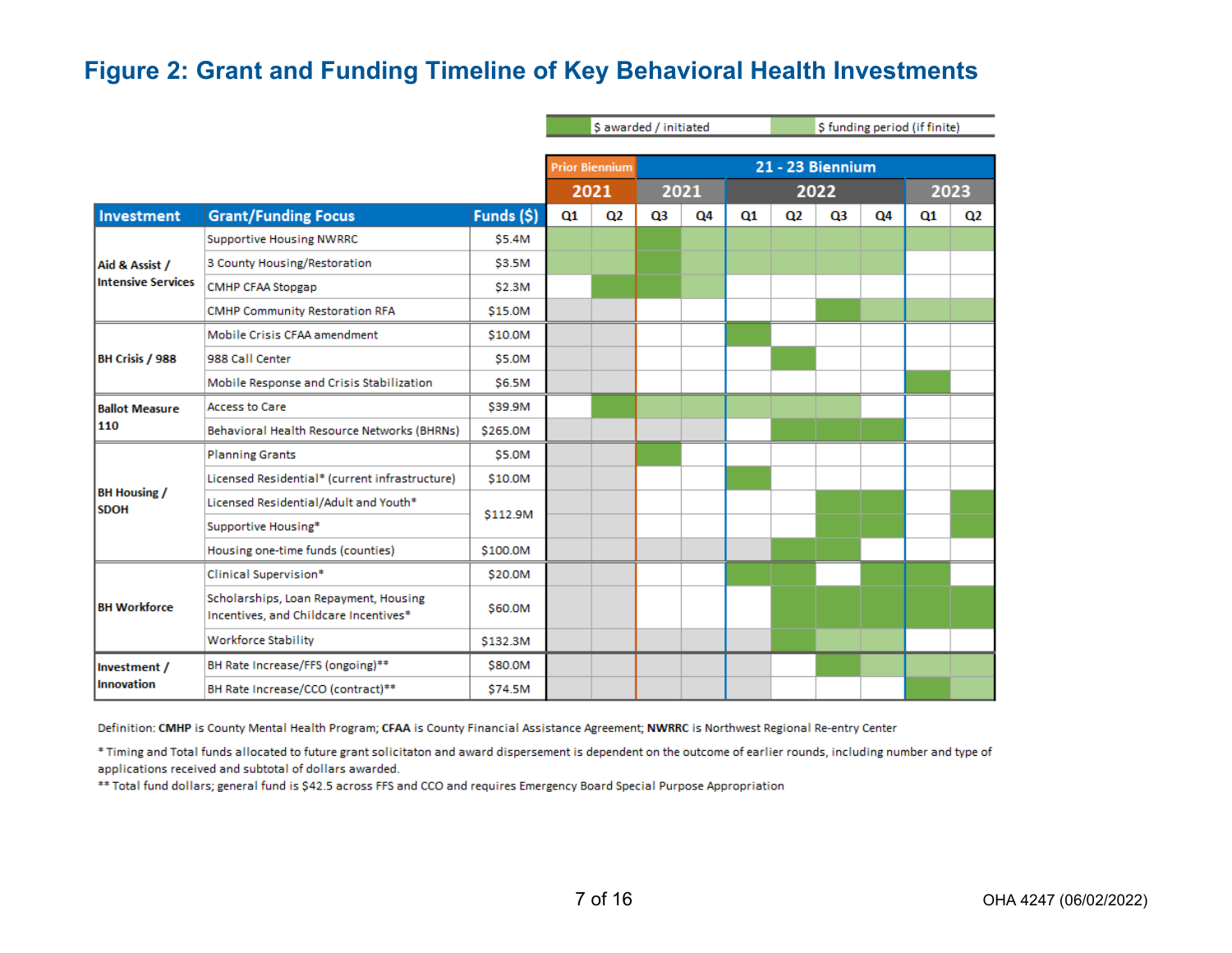## **Key Behavioral Health Investments: Overview**

#### **Aid and Assist / Intensive Services**

OHA's 21-23 biennium budget includes \$21.5 million for community restoration, clinical services, rental assistance and wraparound support. This funding also covered OHA operations for supporting individuals who have been ordered by a court to receive services enabling them to "aid and assist" in their own criminal defense. The goal is to allow these individuals to be served in their communities when clinically appropriate and assist in moving individuals currently receiving restoration services at Oregon State Hospital back into their home communities. These services increase access to treatment, improve stabilization in local communities and reduce recidivism and local hospitalizations.

#### **Behavioral Health Crisis System**

HB 2417 (2021) aims to build upon and improve Oregon's statewide coordinated crisis system. It outlines the expectations for local mobile crisis intervention teams, crisis stabilization centers, and other behavioral supports. This includes a 9-8-8 phone line (like 9-1-1 but focused on behavioral health) to provide behavioral health crisis intervention services and crisis care coordination anywhere in the state 24 hours per day, seven days per week, 365 days per year.

#### **Ballot Measure 110**

In November 2020, Oregon voters passed by referendum [Measure 110, or the Drug Addiction Treatment and Recovery Act.](http://oregonvotes.org/irr/2020/044text.pdf)

The purpose of Measure 110 is to make screening health assessment, treatment and recovery services for substance use disorder and harmful substance use available to all those who need and want access to those services; and to adopt a health approach to substance use by removing criminal penalties for low-level drug possession. The legislature funded \$302 million to establish Behavioral Health Resource Networks (BHRNs) in every county and Tribal area across the state.

#### **Behavioral Health Housing / Social Determinants of Health**

OHA's 21-23 biennium budget includes \$130 million for capital, start-up, and operational costs related to increasing statewide capacity of community-based residential settings for individuals with a serious and persistent mental illness requiring a higher level of care and community-based housing for individuals with a serious and persistent mental illness who are able to live independently with appropriate support services readily available.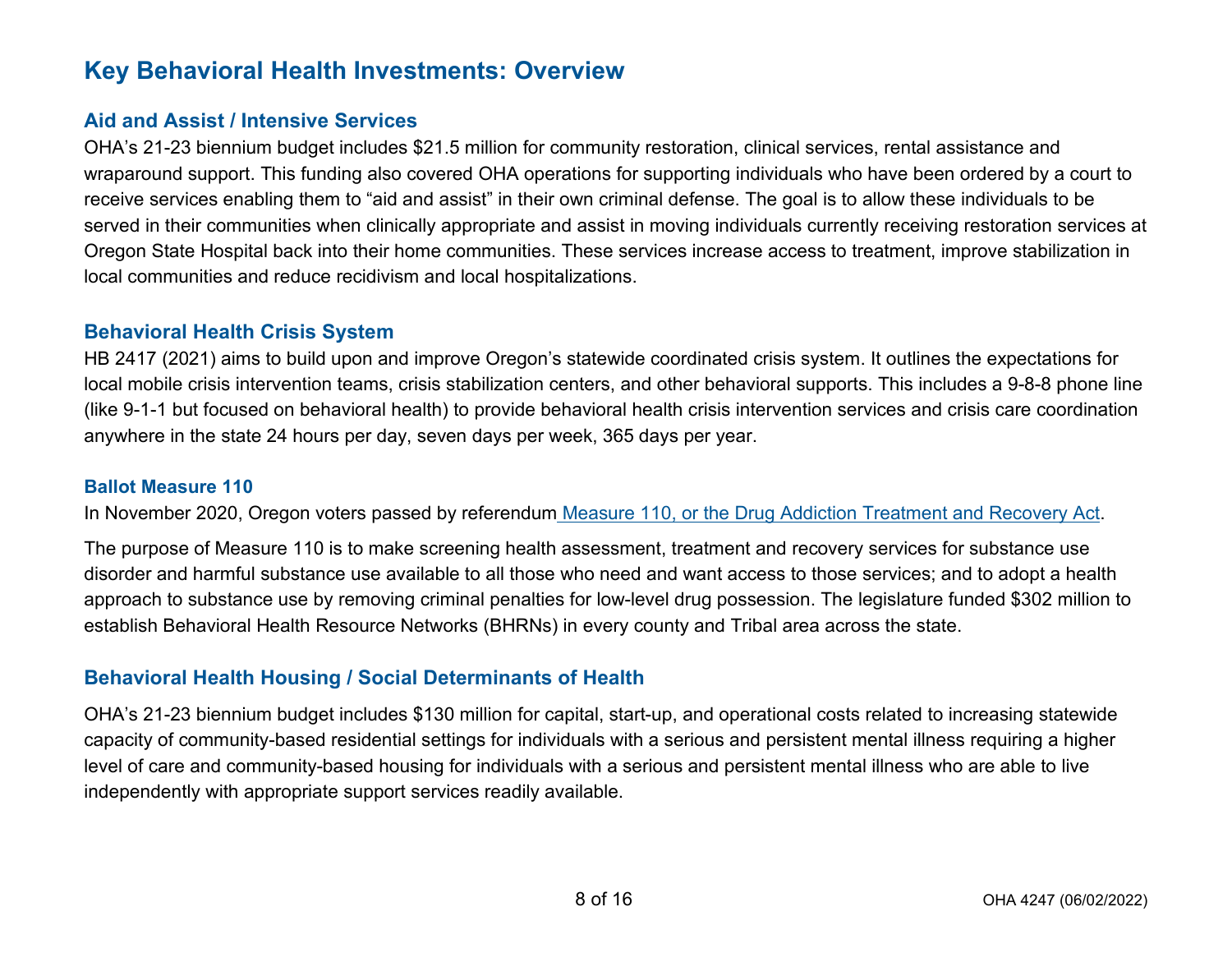## **Behavioral Health Workforce**

The Behavioral Health Workforce Initiative (BHWi) was created through House Bill 2949 (2021). BHWi is a transformative, community-led, and community-owned initiative to increase the recruitment and retention of providers in the behavioral health care workforce who are people of color, tribal members, or residents of rural areas in this state, in order to provide culturally responsive care for diverse communities.

BHWi provides incentives to increase the recruitment, retention, and diversification of the behavioral health workforce in addition to using incentives to increase Oregonians' access to culturally responsive services. The types of incentives specified in the bill include pipeline development, scholarships for undergraduates and stipends for graduate students, loan repayments, and retention activities. It provides \$60 million to increase training for diverse behavioral health professionals, both licensed and nonlicensed, and \$20 million for a grant program to pay licensed behavioral health professionals to provide supervised clinical experience to associates or other individuals who have the necessary education but need supervised clinical experience to obtain a license to practice.

## **Behavioral Health Workforce (continued)**

House Bill 4004 (2022) aims to promote staff compensation, as well as workforce recruitment and retention. The legislation provides two specific investments in response to challenges delivering services in the high risk COVID-19 environment as well as increasing need for behavioral health care which have contributed to a behavioral health care workforce crisis.

- 1. \$132.3 million General Fund investment for OHA to distribute grants to behavioral health care providers to increase compensation to staff and pay hiring and retention bonuses if necessary to recruit new staff or retain the providers' staff; and
- 2. Contract funds focused on nurses and behavioral health professionals to provide care in adult and child residential behavioral health treatment facilities, opioid treatment programs, withdrawal management programs and sobering centers

## **Behavioral Health Rate Increase**

In the 2022 legislative session, HB 5202 included a Special Purpose Appropriation by Committee recommendation for \$42.5 million in state general funds with intent to increase behavioral health provider rates by an average of 30%, contingent on federal CMS approval. The \$42.5 million in state general funds are anticipated to have approximately \$154.5 million total fund impact to the Medicaid system.

Broad increases to existing Fee-For-Service fee schedule will be effective July 1, 2022. Agreements that facilitate Coordinated Care Organizations (CCOs) to increase rates to their behavioral health provider network will be reflected in the 2023 CCO contract effective January 1, 2023.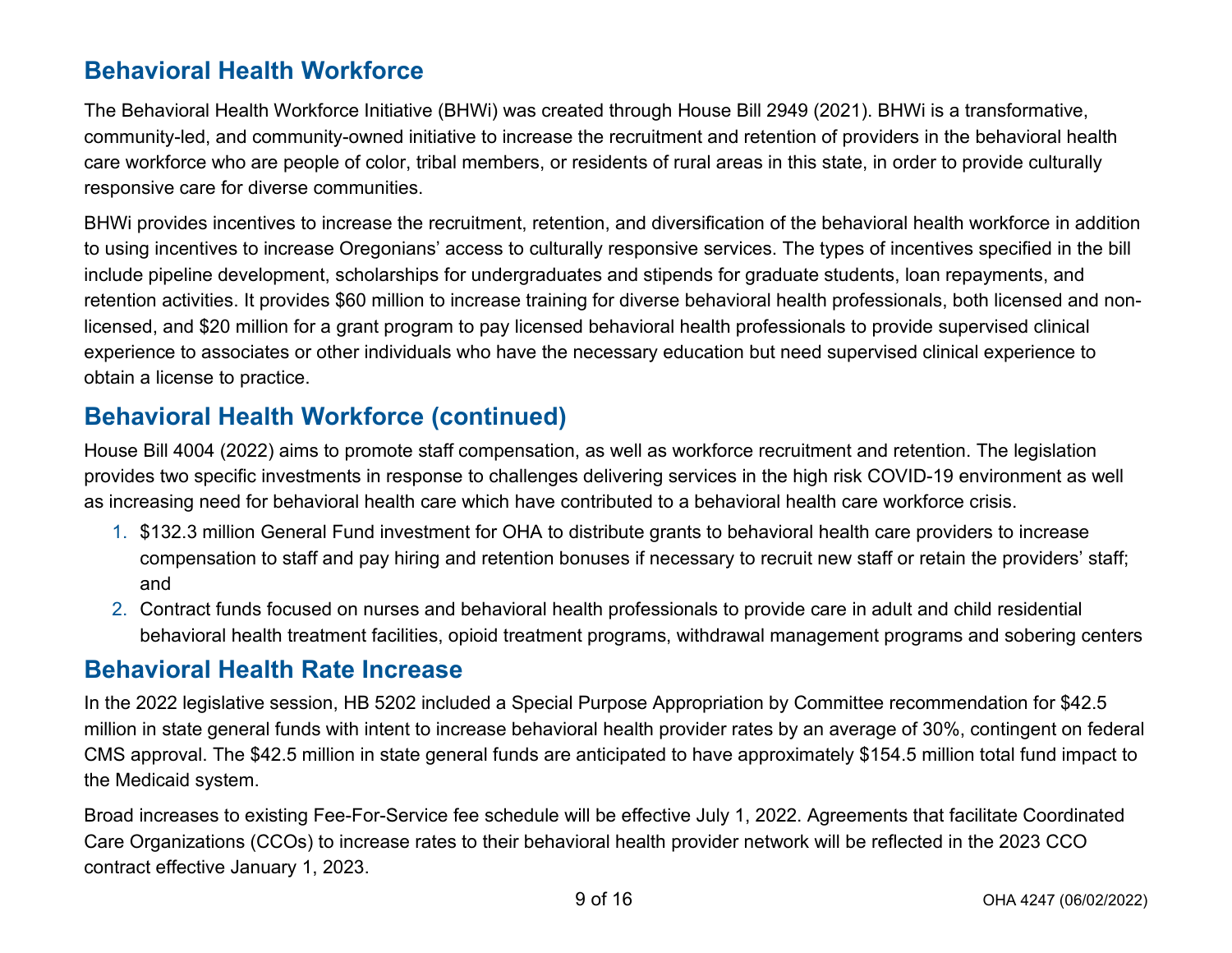## **Key Behavioral Health Investments: Funding Highlights**

| Investment                                                             | 21-23 Investment                                                                                                                                                                                          | <b>Short-term Impact &amp; Benefits</b>                                                                                                                                                                                                                                                                                                                                                                                                                                                                                                                                                                                                                                                                                                                                                                                                                                                                                                                                                                                                                                                                            | <b>Long-term Goals &amp; Outcomes</b>                                                                                                                                                                                                                                                                                                                                                                                                                          |
|------------------------------------------------------------------------|-----------------------------------------------------------------------------------------------------------------------------------------------------------------------------------------------------------|--------------------------------------------------------------------------------------------------------------------------------------------------------------------------------------------------------------------------------------------------------------------------------------------------------------------------------------------------------------------------------------------------------------------------------------------------------------------------------------------------------------------------------------------------------------------------------------------------------------------------------------------------------------------------------------------------------------------------------------------------------------------------------------------------------------------------------------------------------------------------------------------------------------------------------------------------------------------------------------------------------------------------------------------------------------------------------------------------------------------|----------------------------------------------------------------------------------------------------------------------------------------------------------------------------------------------------------------------------------------------------------------------------------------------------------------------------------------------------------------------------------------------------------------------------------------------------------------|
| <b>Aid and Assist</b><br>Community<br><b>Services</b><br>HB5024 (2021) | Total funds: \$21.5M<br>(\$36.8M total includes<br>\$21.5M new investment +<br>\$15.3M base budget)<br><b>Funding focus:</b><br>• Community Restoration<br>• Licensed Residential<br>• Supportive Housing | Increased funding to the County Financial Assistance<br>$\bullet$<br>Agreement (CFAA) to optimize current services and to<br>assist in stopgap funding.<br>Continued focused Aid and Assist funding to 3<br>$\bullet$<br>targeted, high hospital utilization, CMHP's for<br>increased housing and local restoration services.<br>Completed RFA for all Community Mental Health<br>Programs (CMHP) to increase community restoration<br>services and outpatient resources for individuals<br>engaged in the Aid and Assist process. RFA allows<br>services to be tailored to meet local CMHP needs.<br>Dedicated Aid and Assist supportive housing as a<br>statewide resource through Northwest Regional Re-<br>entry Center (NWRRC)<br>Research insights on current Aid and Assist patient<br>$\bullet$<br>histories and outcomes in addition to nationwide<br>review of research and competency methods based on<br>Program Design and Evaluation Services (PDES) study;<br>PDES is a research and evaluation unit within both the<br>Multnomah County Health Department and the<br>Oregon Public Health Division | Decreased admissions to OSH for competency<br>$\bullet$<br>restoration<br>Increased discharges to community restoration<br>$\bullet$<br>Increased jail diversion due to mental illness<br>$\bullet$<br>Increased coordination and oversight of current and<br>$\bullet$<br>future contracts and initiatives<br>Increased hospital transition teams to facilitate<br>$\bullet$<br>connection to community resources with the goal of<br>reduction in recidivism |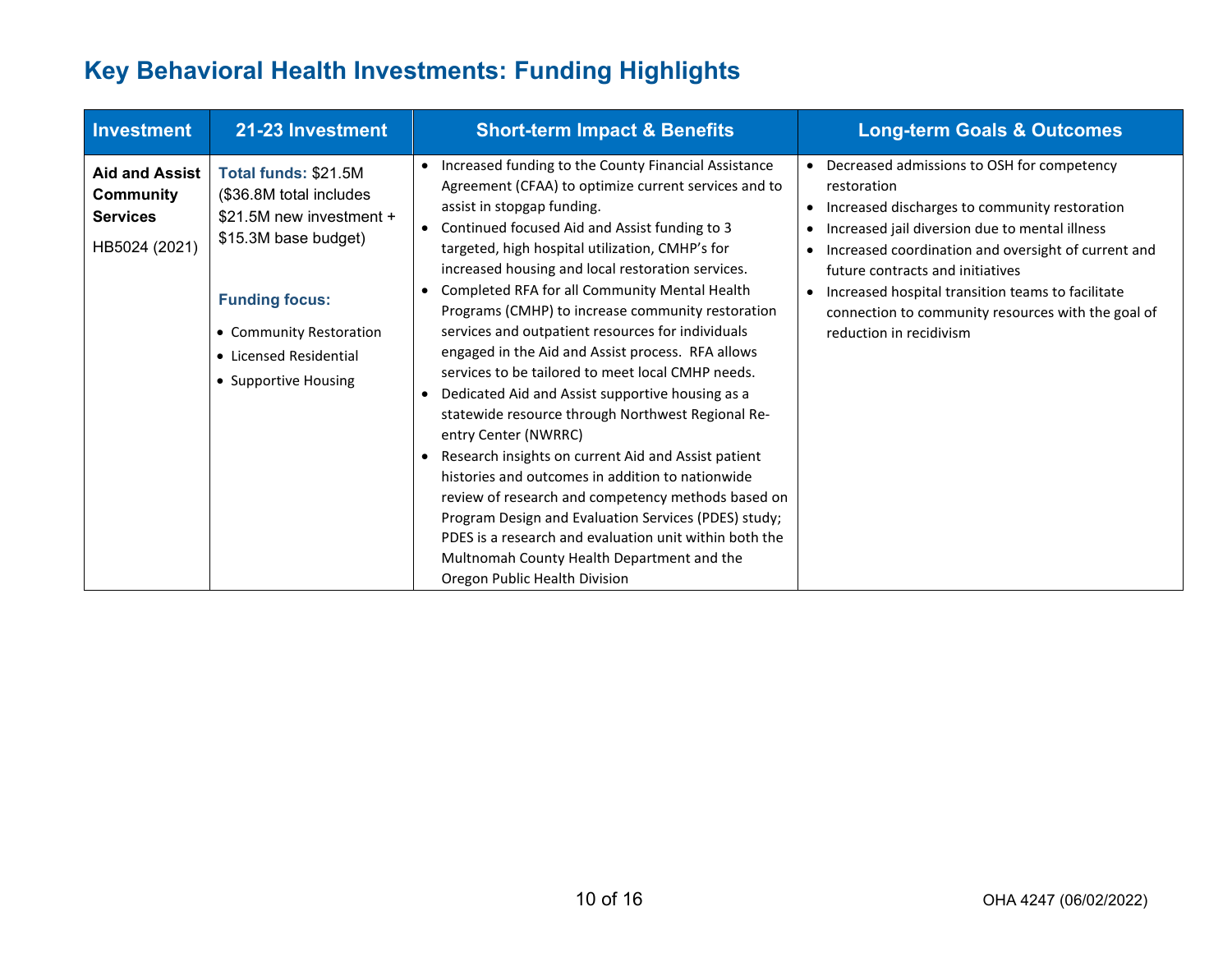| <b>Investment</b>                                                                                                                                                                                                                                                                      | 21-23 Investment                                                                                               | <b>Short-term Impact &amp; Benefits</b>                                                                                                                                                                                                                                                                                                                                                                                             | <b>Long-term Goals &amp; Outcomes</b>                                                                                                                                                                                                                                                                                                                                                                                                                                                                                                                                                                                                                 |
|----------------------------------------------------------------------------------------------------------------------------------------------------------------------------------------------------------------------------------------------------------------------------------------|----------------------------------------------------------------------------------------------------------------|-------------------------------------------------------------------------------------------------------------------------------------------------------------------------------------------------------------------------------------------------------------------------------------------------------------------------------------------------------------------------------------------------------------------------------------|-------------------------------------------------------------------------------------------------------------------------------------------------------------------------------------------------------------------------------------------------------------------------------------------------------------------------------------------------------------------------------------------------------------------------------------------------------------------------------------------------------------------------------------------------------------------------------------------------------------------------------------------------------|
| <b>Behavioral</b><br><b>Health Crisis</b><br>System,<br>includes:<br>9-8-8 National<br><b>Suicide</b><br><b>Prevention</b><br><b>Hotline (call</b><br>center) and<br><b>Mobile</b><br><b>Response and</b><br><b>Crisis</b><br><b>Stabilization</b><br><b>Services</b><br>HB2417 (2021) | Total funds: \$15.0M<br><b>Funding focus:</b><br>• Crisis Stabilization<br>services<br>• Workforce development | • 988 call centers established and ready with necessary<br>workforce by July 16, 2022<br>• CMHPs hire workforce needed to cover mobile crisis<br>services 24/7/365 with two person teams                                                                                                                                                                                                                                            | Increase jail and ED diversion<br>$\bullet$<br>Increase overall capacity and coverage of mobile crisis<br>services without break in continuum of care: Firehouse<br>Model for Oregonians of all ages<br>• Create a statewide BH crisis system which has all three<br>components of crisis response:<br>o A place to call, Someone to respond, and A place<br>to go.<br>• Culturally, developmentally and linguistically<br>appropriate BH response to BH crisis.                                                                                                                                                                                      |
| <b>Mobile</b><br><b>Response and</b><br><b>Crisis</b><br><b>Stabilization</b><br><b>Services</b><br>(MRSS)<br>Legislature GF<br><b>PKG 801</b>                                                                                                                                         | Total funds: \$6.5M<br><b>Funding focus:</b><br>• Crisis Stabilization<br>services<br>• Workforce development  | Operationalize MRSS services in all counties<br>$\bullet$<br>Continued expansion of specific crisis stabilization<br>$\bullet$<br>services, including for children, youth, young adults,<br>and families (ages $0 - 25$ years), resulting in coverage<br>across the entire life span of Oregonians regardless of<br>insurance status<br>• Customized training for all staff working with youth,<br>young adults, and their families | Increased disposition in home and community for<br>Oregonians with BH crisis<br>Increase overall capacity and coverage of mobile crisis<br>services without break in continuum of care: Firehouse<br>Model for children, youth, young adults, and families.<br>Create a statewide BH crisis system which has all three<br>components of crisis response:<br>o A place to call, Someone to respond, and A place<br>to go.<br>o For children this will include a Community to<br>Support to prioritize keeping children in their<br>homes and communities.<br>• Culturally, developmentally and linguistically<br>appropriate BH response to BH crisis. |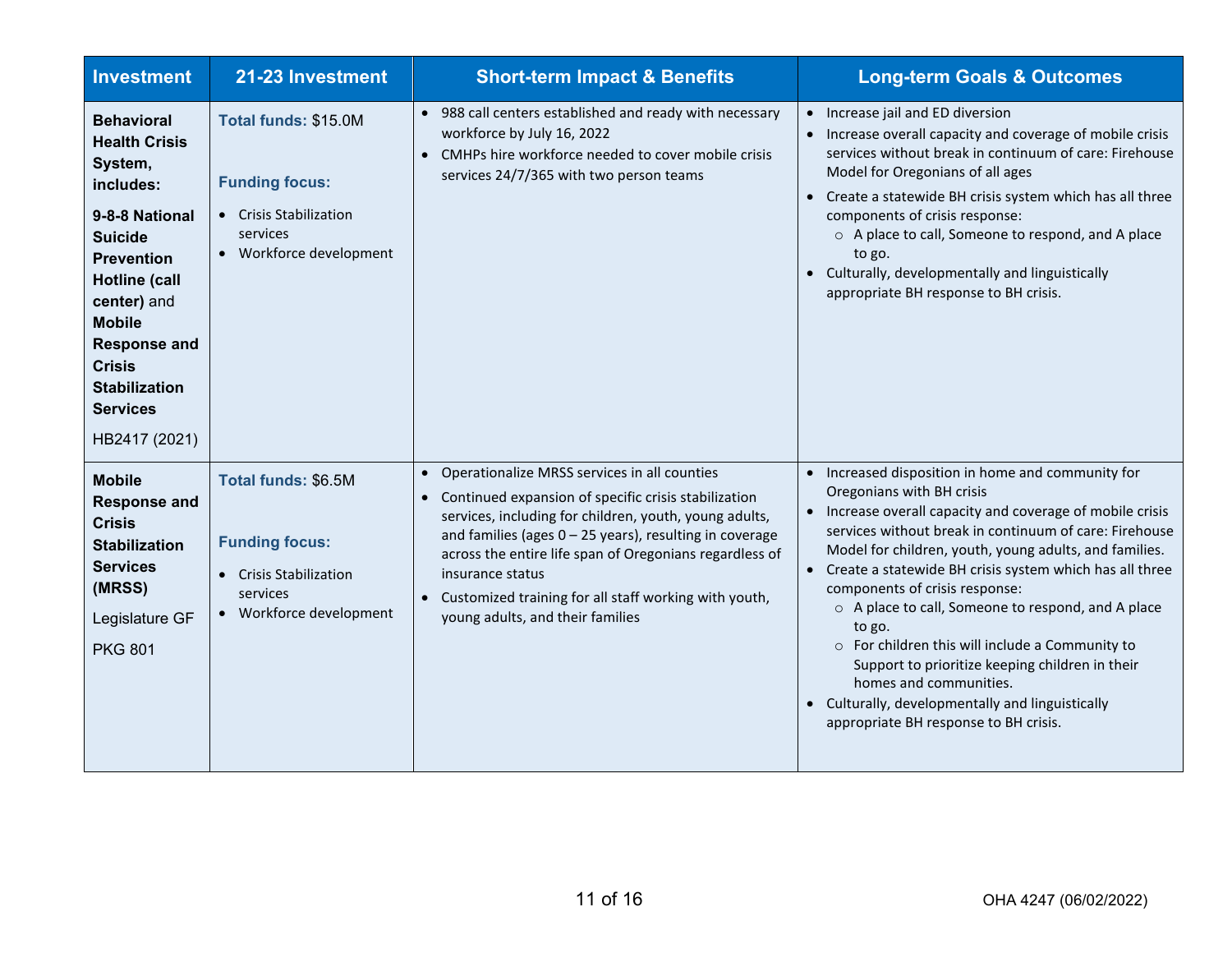| <b>Investment</b>                                                                                                                                                                                             | 21-23 Investment                                                                                                                                                                                                                                                              | <b>Short-term Impact &amp; Benefits</b>                                                                                                                                                                                                                                                                                                                                                                                                                                                                                                                                                                                                                                                                                                                                                                                                                           | <b>Long-term Goals &amp; Outcomes</b>                                                                                                                                                                                                                                                                                                                                                                                                                                                                                                                                                                                                                                                                                                                                                              |
|---------------------------------------------------------------------------------------------------------------------------------------------------------------------------------------------------------------|-------------------------------------------------------------------------------------------------------------------------------------------------------------------------------------------------------------------------------------------------------------------------------|-------------------------------------------------------------------------------------------------------------------------------------------------------------------------------------------------------------------------------------------------------------------------------------------------------------------------------------------------------------------------------------------------------------------------------------------------------------------------------------------------------------------------------------------------------------------------------------------------------------------------------------------------------------------------------------------------------------------------------------------------------------------------------------------------------------------------------------------------------------------|----------------------------------------------------------------------------------------------------------------------------------------------------------------------------------------------------------------------------------------------------------------------------------------------------------------------------------------------------------------------------------------------------------------------------------------------------------------------------------------------------------------------------------------------------------------------------------------------------------------------------------------------------------------------------------------------------------------------------------------------------------------------------------------------------|
| <b>Ballot</b><br>Measure 110<br><b>Drug</b><br><b>Treatment &amp;</b><br><b>Recovery</b><br>Services /<br><b>Behavioral</b><br><b>Health</b><br><b>Resource</b><br><b>Networks</b><br>(BHRNs)<br>SB755 (2021) | Total funds: \$302.2M<br><b>Funding focus:</b><br>• Case management<br>Low-barrier substance<br>use disorder treatment<br>Harm reduction services<br>$\bullet$<br>Peer-supported services<br>$\bullet$<br>Housing<br>$\bullet$<br>Mobile and virtual<br>$\bullet$<br>outreach | • Community Access to Care grants awarded to 70<br>organizations across Oregon in 2021; increase in<br>community access to low-barrier treatment, housing,<br>peer support and harm reduction services.<br>At least one BHRN established in every county and<br>$\bullet$<br>Tribal area.                                                                                                                                                                                                                                                                                                                                                                                                                                                                                                                                                                         | • Creation of a statewide substance use recovery system<br>that makes screening health assessment, treatment<br>and recovery services available to all those who need<br>and want access to those services.<br>Decrease in criminal punishments for people with<br>substance use disorders or harmful substance use.<br>Increased accessibility to trauma-informed, culturally<br>specific and linguistically responsive services.                                                                                                                                                                                                                                                                                                                                                                 |
| Regional<br><b>Development</b><br>and<br>Innovation<br>HB5024 (2021)                                                                                                                                          | Total funds: \$130.0M<br><b>Funding focus:</b><br>• Licensed Residential<br>• Supportive Housing                                                                                                                                                                              | Collaborative engagement, technical assistance, and<br>$\bullet$<br>subject matter consultation with Planning Grant<br>awardees<br>Direct technical assistance for community providers to<br>increase knowledge, comfort, and support with aim to<br>facilitate successful grant application<br>Optimizes existing residential bed capacity within the<br>$\bullet$<br>community; \$10 million capacity extension grants (Q1<br>2022) resulted in an additional 70 beds<br>Provides dedicated funding for acquisition, renovation,<br>$\bullet$<br>and startup expenses for supportive housing and<br>licensed residential treatment facilities.<br>• Prioritizes four populations: 1. Aid and Assist, 2.<br>Psychiatric Security Review Board - Guilty except<br>Insanity (PSRB - GEI), 3. Civil Commitment, 4. Children<br>with "Severe Emotional Disturbance". | A more equitable and effective approach to the<br>provision of community-based residential settings for<br>individuals with a serious and persistent mental illness<br>requiring a higher level of care.<br>Residential care programs that prioritize Aid and Assist<br>Community Restoration, Psychiatric Security Review<br>Board Jurisdiction or Civil Commitment.<br>Expansion of community-based housing for individuals<br>with a serious and persistent mental illness who are<br>able to live independently with appropriate support<br>services readily available.<br>Culturally responsive, trauma-informed, person-<br>centered programming led by people with lived<br>experience of behavioral health needs as well as<br>people disproportionately impacted by health<br>inequities. |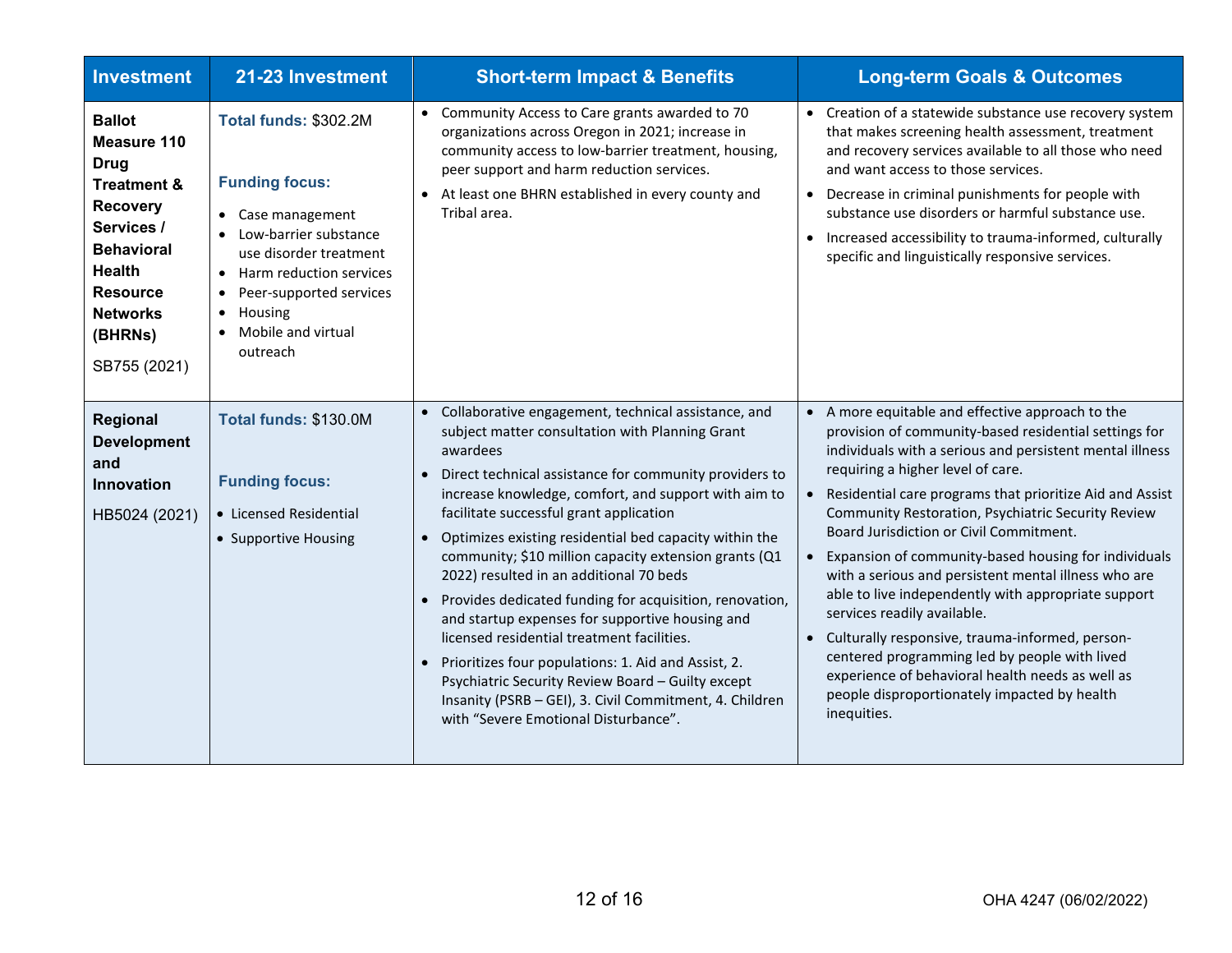| <b>Investment</b>                                                                                             | 21-23 Investment                                                                                                                                                                        | <b>Short-term Impact &amp; Benefits</b>                                                                                                                                                                                                                                                                                                                                                                                                                                                                                                                                                                                                                                                                                                                                                                                                                                                                                                                                                                                                                                                                                                                                                                                               | <b>Long-term Goals &amp; Outcomes</b>                                                                                                                                                                                                                                                                                                                                                                                                                                                                                                                                                                                                                                                                                 |
|---------------------------------------------------------------------------------------------------------------|-----------------------------------------------------------------------------------------------------------------------------------------------------------------------------------------|---------------------------------------------------------------------------------------------------------------------------------------------------------------------------------------------------------------------------------------------------------------------------------------------------------------------------------------------------------------------------------------------------------------------------------------------------------------------------------------------------------------------------------------------------------------------------------------------------------------------------------------------------------------------------------------------------------------------------------------------------------------------------------------------------------------------------------------------------------------------------------------------------------------------------------------------------------------------------------------------------------------------------------------------------------------------------------------------------------------------------------------------------------------------------------------------------------------------------------------|-----------------------------------------------------------------------------------------------------------------------------------------------------------------------------------------------------------------------------------------------------------------------------------------------------------------------------------------------------------------------------------------------------------------------------------------------------------------------------------------------------------------------------------------------------------------------------------------------------------------------------------------------------------------------------------------------------------------------|
| <b>Behavioral</b><br><b>Health</b><br><b>Housing one-</b><br>time funds<br>HB5202 (2022)<br>– counties        | Total funds: \$100.0M<br><b>Funding focus:</b><br>• Licensed Residential<br>• Supportive Housing                                                                                        | Guided by a population-specific funding formula to<br>provide an array of supported housing & residential<br>treatment for each CMHP.<br>Expands residential treatment capacity, short-term<br>$\bullet$<br>shelter beds, and long-term stable rental assistance by<br>supporting operational and administrative expenses.<br>• Infuses funds to facilitate new bed capacity, including<br>for acquisitions, renovations, and construction.                                                                                                                                                                                                                                                                                                                                                                                                                                                                                                                                                                                                                                                                                                                                                                                           | Coordination with OHA's Social Determinants of<br>Health unit and CMHP's to fund community partner<br>projects.<br>A coordinated approach to relieve bottlenecks in the<br>$\bullet$<br>continuum of care, and address health inequities and<br>housing access disparities.<br>Increase in low to no barrier, safe shelter options.                                                                                                                                                                                                                                                                                                                                                                                   |
| <b>Mental Health</b><br><b>Workforce &amp;</b><br>Grants / BH<br>Workforce<br>Initiative<br>+HB2949<br>(2021) | Total funds: \$80.0M<br><b>Funding focus:</b><br>• Clinical Supervision<br>• Scholarships<br>• Loan Repayment<br>• Housing Incentives<br>• Childcare Incentives<br>• QMHA professionals | Community Leadership Council (CLC) was formed to<br>support the Behavioral Health Workforce incentive<br>(BHWi) initiative work. This council comprised of<br>diverse practitioners provides much needed<br>community voice and perspective to the incentives<br>work taking place at OHA.<br>Clinical Supervision grants will offer support for<br>credentialing (e.g. certification and licensure),<br>alleviating financial burden and providing upward<br>mobility and retention, especially for communities of<br>color.<br>Loan Repayment incentive will support behavioral<br>health practitioners in critically needed service areas<br>that do not have ready access.<br>• Housing and Childcare incentives will bridge gap to<br>cost of living, living expenses in the State of Oregon<br>which have been formattable for many in the field of<br>behavioral health, influencing longer term retention.<br>Pipeline environmental scan with a focus on<br>$\bullet$<br>development, centering those community members<br>most impacted. The initial focus will be Qualified<br>Mental Health Associates (QMHAs) - developing<br>certification processes and robust professional<br>development within the QMHA discipline. | Increase the behavioral health system's capacity to<br>provide culturally responsive care that is deeply<br>embedded in equity-centered cultural responsiveness,<br>de-stigmatization of services, promotion of restorative<br>healing and community empowerment.<br>Develop and invest in culturally specific workforce and<br>increase access to culturally responsive services and<br>interventions.<br>Engage communities in shared decision-making to<br>build structures/ processes/ resources/ supports for<br>increasing recruitment and retention of a culturally<br>specific behavioral health workforce.<br>• Support strategies for both recruitment and retention<br>of the behavioral health workforce. |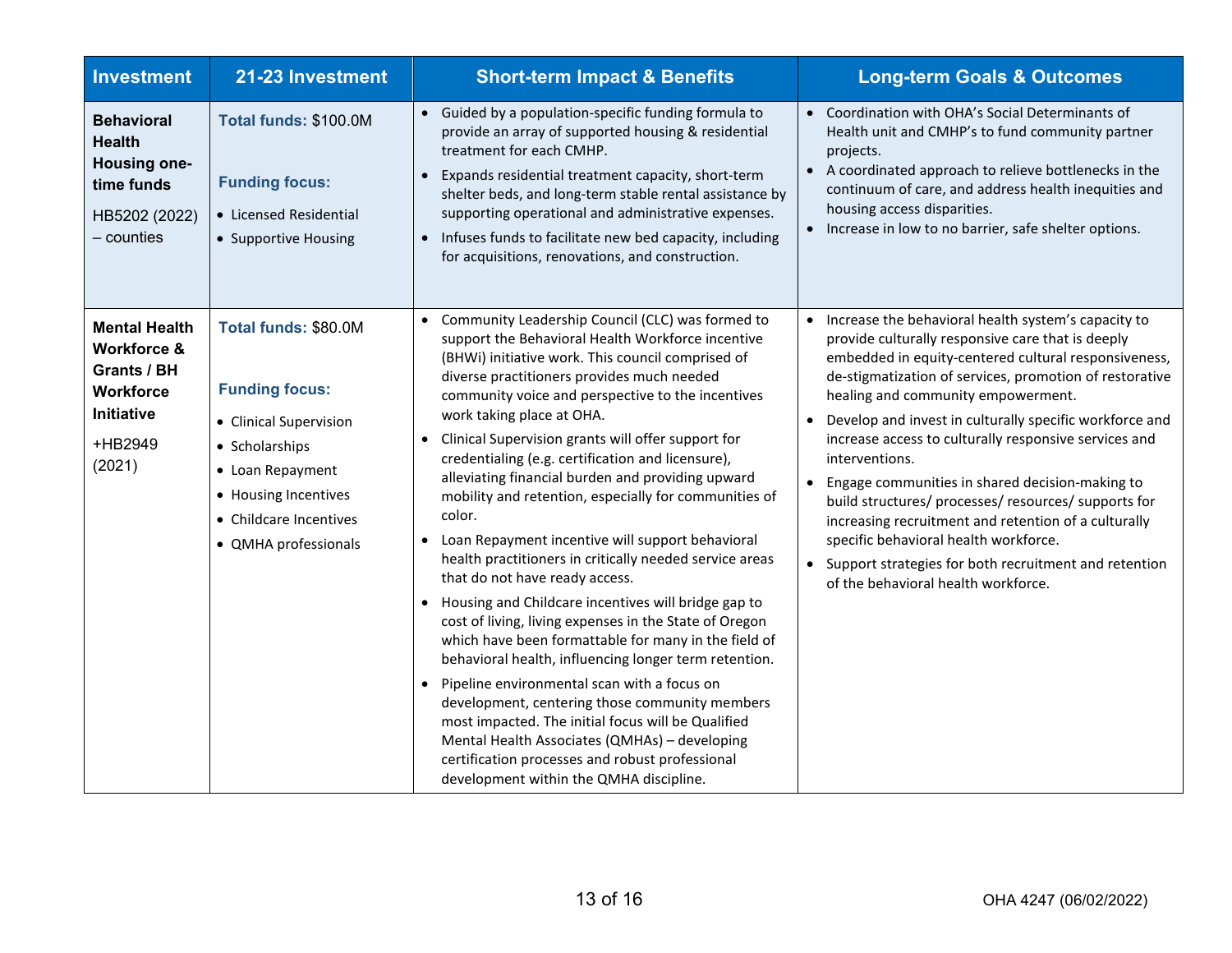| <b>Investment</b>                                                                                     | 21-23 Investment                                                                                                                                                                                                                  | <b>Short-term Impact &amp; Benefits</b>                                                                                                                                                                                                                                                                           | <b>Long-term Goals &amp; Outcomes</b>                                                                                                                                                                                                                                                                                                                                                                       |
|-------------------------------------------------------------------------------------------------------|-----------------------------------------------------------------------------------------------------------------------------------------------------------------------------------------------------------------------------------|-------------------------------------------------------------------------------------------------------------------------------------------------------------------------------------------------------------------------------------------------------------------------------------------------------------------|-------------------------------------------------------------------------------------------------------------------------------------------------------------------------------------------------------------------------------------------------------------------------------------------------------------------------------------------------------------------------------------------------------------|
| <b>Behavioral</b><br><b>Health</b><br><b>Workforce</b><br><b>Stability</b><br>grants<br>HB4004 (2022) | <b>Total funds: \$132.3M</b><br><b>Funding focus:</b><br>• Workforce Wages &<br><b>Incentives</b>                                                                                                                                 | Higher wages and compensation bonuses for new and<br>$\bullet$<br>existing staff.<br>Offers provider flexibility to design and apply<br>$\bullet$<br>compensation strategies, as long as 75% directed<br>toward wages, benefits, bonuses and incentives.                                                          | Improve workforce diversity & increase staff retention.<br>$\bullet$<br>Result in better care coordination for people with<br>$\bullet$<br>intensive BH Service needs.<br>Incentivize culturally responsive & linguistically<br>$\bullet$<br>appropriate services.                                                                                                                                          |
| <b>Behavioral</b><br><b>Health Rate</b><br>increase<br>HB5202 (2022)                                  | Total funds: \$42.5M<br>general fund; \$154.5 total<br>fund (requires Emergency<br>Board release of Special<br>Purpose Appropriation<br>funding; decision June 1,<br>2022)<br><b>Funding focus:</b><br><b>Reimbursement Rates</b> | Broad increases to existing FFS fee schedule, on<br>average of 30%, will be effective July 1, 2022.<br>Improve parity of rates within Medicaid and compared<br>with other payers.<br>Increase in CCO capitation rates with agreements to<br>assure that funds have direct impact on their BH<br>provider network. | Reduce behavioral health inequities and elevate<br>quality and accountability.<br>Result in person-directed care & community-driven<br>engagement.<br>Improve workforce diversity & increase staff retention.<br>Result in better care coordination for people with<br>$\bullet$<br>intensive BH Service needs.<br>Incentivize culturally responsive & linguistically<br>$\bullet$<br>appropriate services. |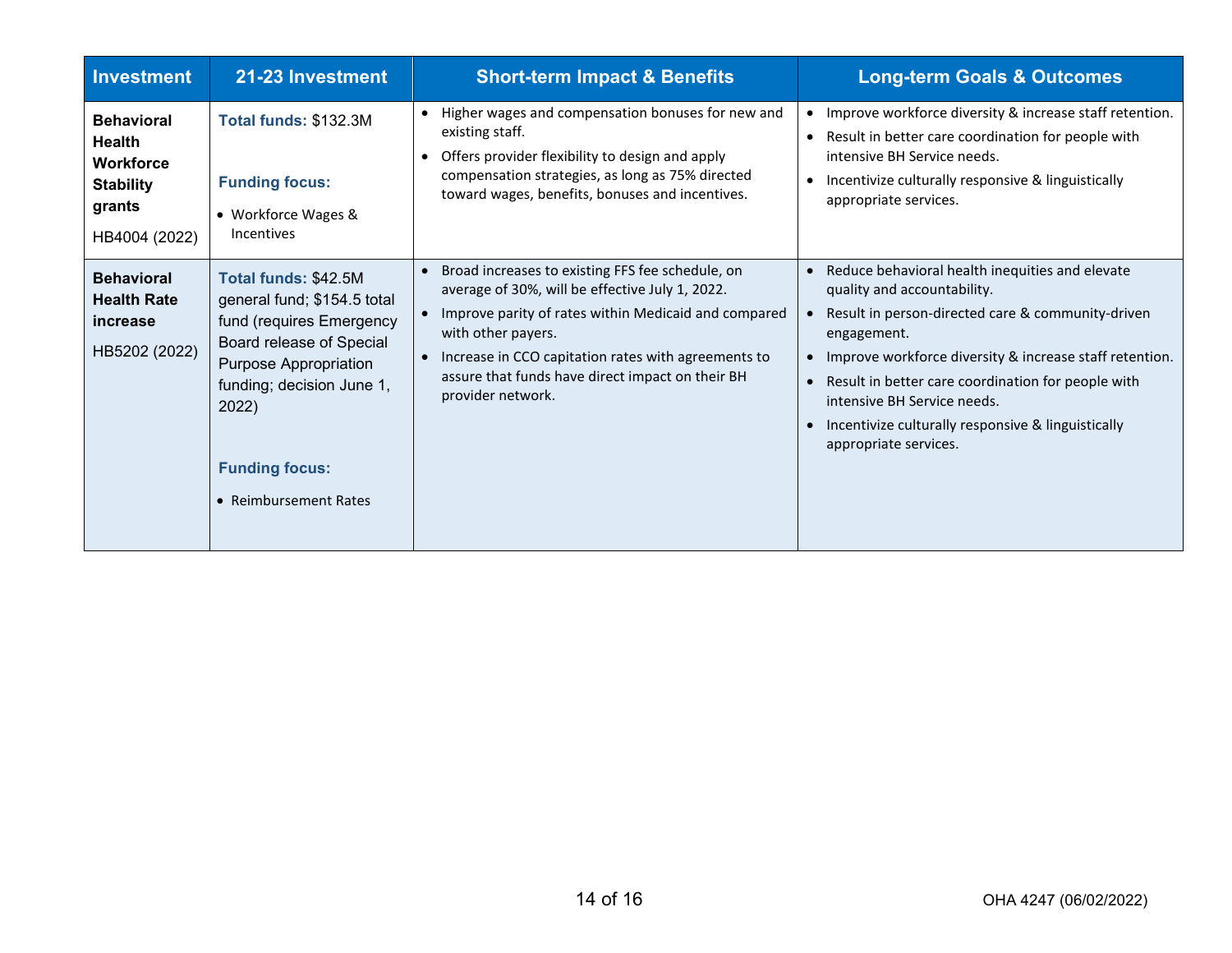## **Table 2: New Behavioral Health Investments Spend Plan**

| <b>Behavioral Health Investments</b><br>(dollars in millions)                                                                                              |              |           |                                                                                     |                                                             |                                                    |  |  |
|------------------------------------------------------------------------------------------------------------------------------------------------------------|--------------|-----------|-------------------------------------------------------------------------------------|-------------------------------------------------------------|----------------------------------------------------|--|--|
| <b>Category</b>                                                                                                                                            | <b>Spent</b> | Obligated | <b>Allocated</b><br>(expected to be<br>obligated or<br>spent by end of<br>Q3, 2022) | <b>Amounts</b><br>remaining for<br>remainder of<br>biennium | <b>Total</b><br><b>Available</b><br><b>Funding</b> |  |  |
| Aid and Assist Community Services including intensive Services<br>Unit                                                                                     | \$7.9        |           | \$15.0                                                                              | \$0.7                                                       | \$23.6                                             |  |  |
| 988 implementation, mobile response, and crisis stabilization                                                                                              | \$10.0       | \$5.0     |                                                                                     | \$6.5                                                       | \$21.5                                             |  |  |
| Ballot Measure 110 and Access to Care awards                                                                                                               | \$12.9       | \$34.3    | \$255.0                                                                             |                                                             | \$302.2                                            |  |  |
| BH Housing/SDOH including BH housing one-time funds, incentive<br>funds, and regional development and innovation                                           | \$15.0       | \$100.0   | \$30.0                                                                              | \$105.3                                                     | \$250.3                                            |  |  |
| <b>Behavioral Health Workforce Stability Grants</b>                                                                                                        | \$132.3      |           |                                                                                     |                                                             | \$132.3                                            |  |  |
| Mental Health Workforce & Grants/BH workforce initiative                                                                                                   | \$5.8        | \$7.0     |                                                                                     | \$67.2                                                      | \$80.0                                             |  |  |
| <b>Behavioral Health Rate Increases</b>                                                                                                                    |              |           | \$80.0                                                                              | \$74.5                                                      | \$154.5                                            |  |  |
| BH services and support including SAMHSA block grants, SUD<br>waiver, CCBHCs, System of Care work, Compass and other<br>system supports and staffing costs | \$189.8      |           | \$42.0                                                                              | \$126.1                                                     | \$357.9                                            |  |  |
| <b>Open Junction City Units</b>                                                                                                                            | \$3.5        |           |                                                                                     | \$27.5                                                      | \$31.0                                             |  |  |
| <b>Totals</b>                                                                                                                                              | \$377.2      | \$146.3   | \$422.0                                                                             | \$407.8                                                     | \$1,353.3                                          |  |  |

**Spent—**means actual dollars spent; **Obligated-**means a contractual obligation or grant agreement signed that lays out terms of spending or formula award; **Allocated-**final decision made on funds and moving to contracting or spending of funds, also upcoming salaries or other internal charges not yet occurred